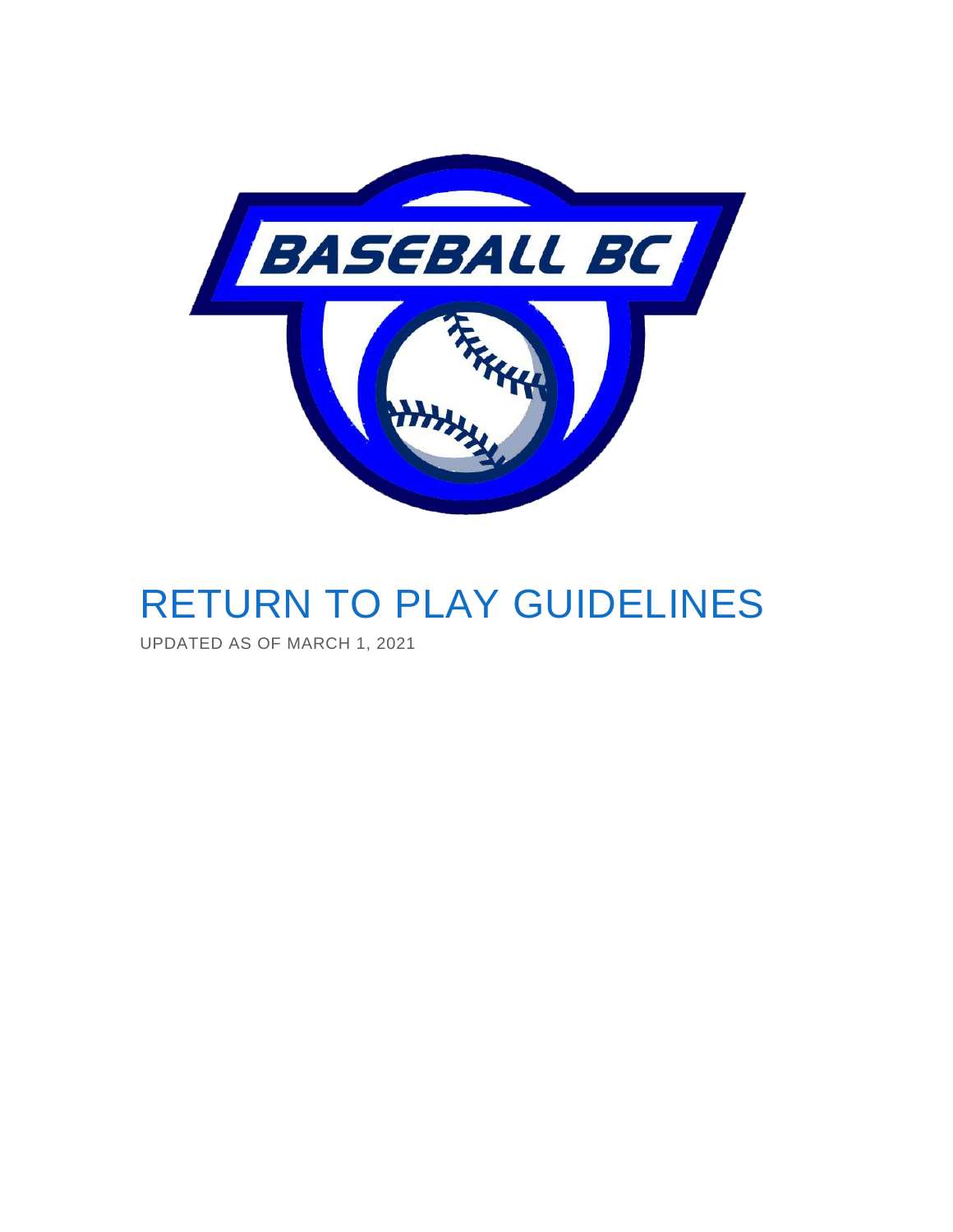# **INTRODUCTION**

On May 6, 2020, the Government of BC announced BC's Restart Plan. Part of that plan was to ask that sector-specific guidelines be created. Government tasked viaSport, a non-profit society that acts as an agent for the BC Government in providing direction and oversight to amateur sport, with developing Return to Sport Guidelines. Those guidelines were developed with direction from the Provincial Health Officer and released on June 1, 2020. ViaSport then asked each Provincial Sport Organization (PSO) to develop their own Return to Sport Plan.

Baseball BC, the PSO for baseball, first developed the plan for our sport in June and July of 2020. This plan was updated regularly throughout the fall and these updates have now been merged with the original document to provide for these updated Return to Play Guidelines for baseball. The plan was drafted to be consistent with the federal and provincial health guidelines, and the provisions of the viaSport Return to Play guidelines. However, while Baseball BC has consulted with viaSport in developing our guidelines, viaSport does not provide approval for individual sport guidelines. We emphasize that the Baseball Return to Play guidelines include a requirement to respect the rules and advice of the responsible federal, provincial and municipal authorities.

We strongly encourage baseball organizations to review both the Baseball BC Return to Play guidelines and the overall viaSport Return to Play guidelines before developing their own written plan. Please note, that just as the Baseball BC guidelines have been approved by the Baseball BC board of directors, individual organizations also need to have their own written Return to Play plans approved by their board of directors. Further, the viaSport directive is clear that these plans must be in compliance with all orders and guidelines from the Provincial Health Officer and must be either posted on the wall of a facility or on the organization's website.

# OTHER GUIDELINES

With a situation that evolves daily and may differ by area, Baseball BC requires all organizations to follow the guidance from all levels of government and the BC health authorities. We also understand that each municipality has potentially different restrictions and limitations for on-field bookings and activity, therefore, we advise organizations to work with all the stakeholders relevant to your own organization and adhere to any appropriate requirements to ensure you are providing a safe environment for all participants.

The information from other authorities in this document is current to the date of the release of this document.

The sport specific guidelines provided by Baseball BC are meant to supplement the requirements and recommendations from the various levels of government, and the viaSport Guidelines.

- − ViaSport Return to Sport Guidelines for BC: <https://www.viasport.ca/return-sport>
- − BCCDC Covid-19 Resources:<http://www.bccdc.ca/health-info/diseases-conditions/covid-19>
- − WorkSafeBC: [https://www.worksafebc.com/en/about-us/covid-19-updates/covid-19-returning](https://www.worksafebc.com/en/about-us/covid-19-updates/covid-19-returning-safe-operation)[safe-operation](https://www.worksafebc.com/en/about-us/covid-19-updates/covid-19-returning-safe-operation)
- − Government of Canada COVID-19 Resources: [https://www.canada.ca/en/public](https://www.canada.ca/en/public-health/services/diseases/coronavirus-disease-covid-19.html)[health/services/diseases/coronavirus-disease-covid-19.html](https://www.canada.ca/en/public-health/services/diseases/coronavirus-disease-covid-19.html)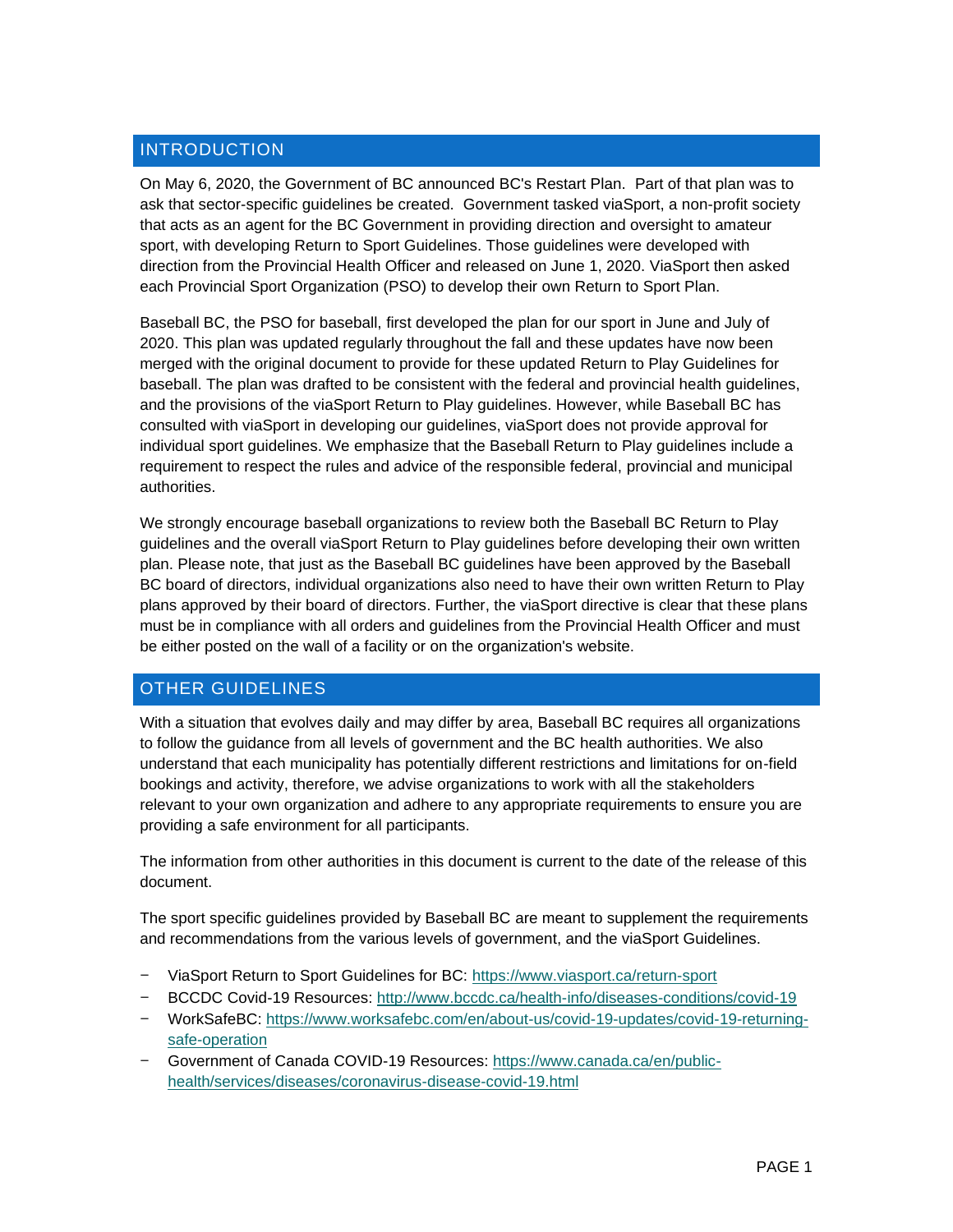− For additional links to information and other applicable guidelines, see Appendix F of the viaSport Guidelines.

## ADMINISTRATIVE STEPS

Government and viaSport require several steps to be completed prior to the return to play. These are essential in managing risk and ensuring a safe restart of sport for all involved.

*Note: When Baseball BC refers to an "organization" in this document, it is meant to be inclusive of each of the Baseball BC members AND their affiliated leagues, local associations, clubs, teams, and any other affiliated entity that offers organized baseball in BC.* 

#### **POLICY**

In addition to anything required by other authorities, organizations who choose to offer organized baseball at any level must develop the following policies (see viaSport Guidelines for further details):

- *1.* COVID-19 Safety Plan *(Appendix G – viaSport Guidelines)*
- *2.* Illness Policy and Wellness Screening *(Appendix C – viaSport Guidelines)*
- 3. Outbreak Plan *(Page 20 – viaSport Guidelines)*
- *4.* First Aid Plan *(Page 20 – viaSport Guidelines)*

#### APPROVAL TO RESTART

Baseball BC does not approve individual plans from organizations. Organizations who belong to other governing bodies (BC Minor, PBL, Little League, etc.) also need to ensure returning to play is authorized by their respective body.

Return to play plans and policies for each organization must be authorized by its Board of Directors or equivalent decision makers.

The board or senior management of an organization is responsible for the oversight of risk. Each Board member or manager should review the viaSport Guidelines in detail, including the section on Risk Management.

Offering a baseball program of any scoop is not mandatory – each organization must assess and decide for itself whether, when, and in what form it is appropriate to offer programming.

When determining if your organization is ready to resume it is important to note that Baseball BC insurance **will not** cover any claims relating to communicable diseases or pandemics and that most policies, including Directors and Officers Insurance, now include specific pandemic exclusions.

Organizations are encouraged to update and use appropriate waivers for registration purposes when conducting baseball activity. It is important organizations understand the limitations of using waivers and are encouraged to obtain legal advice as necessary.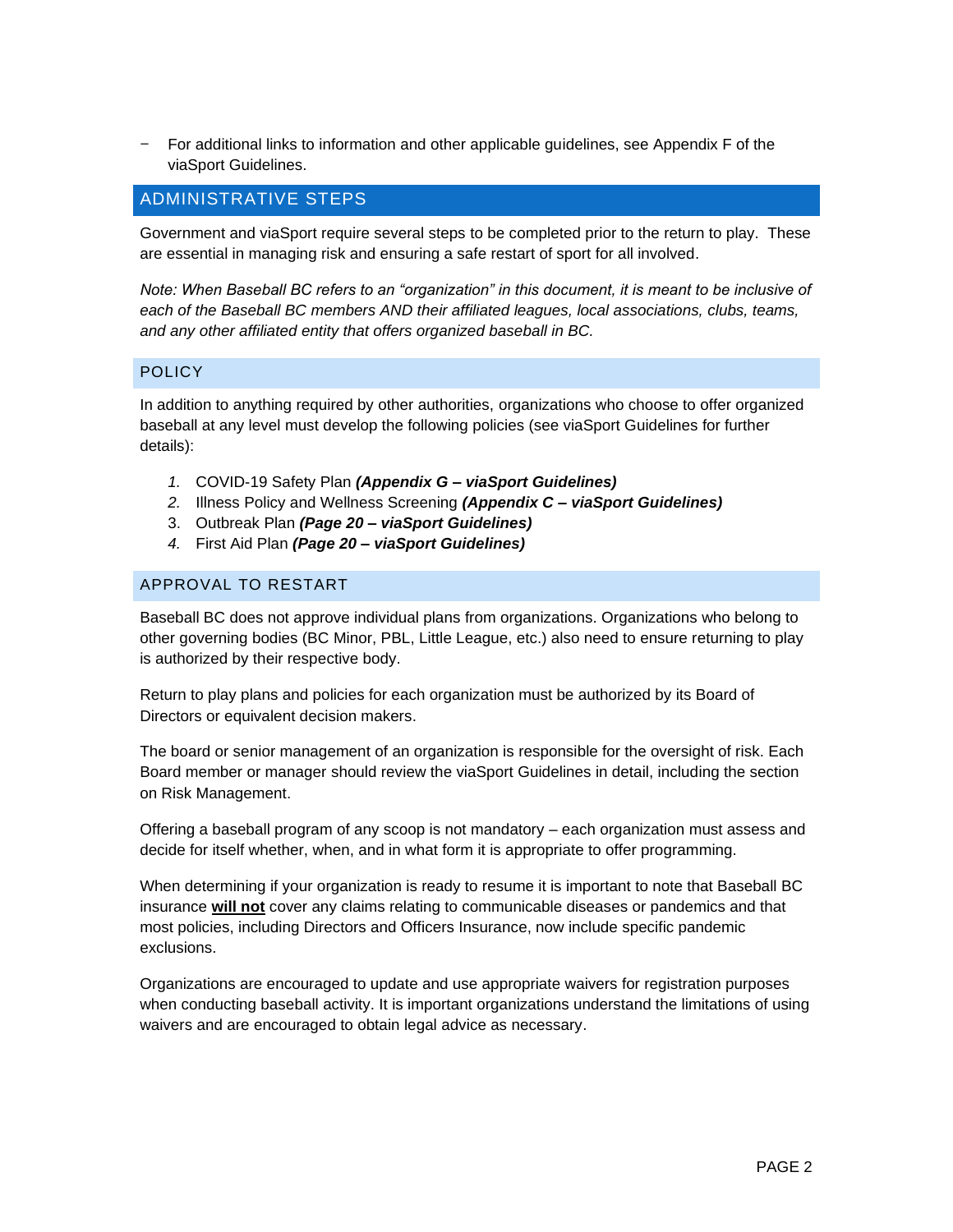# BASEBALL BC GENERAL HEALTH AND PERSONAL HYGIENE GUIDELINES

*Please note that all of the below Personal Health and Hygiene Guidelines are intended to be required for anyone involved in youth or amateur baseball which includes, but is not limited to; athletes, coaches, umpires, administrators, volunteers and spectators.*

#### **These guidelines apply to both phase two and three described in this document.**

- Refer to PHO or local health authorities for current restrictions.
- Attendance must be taken and kept at every event for all people in attendance. These records must be kept for 30 days before being destroyed.
- Anyone displaying ANY illness symptoms **MUST NOT** attend.
- No sharing of water bottles.
- No sharing of food of any kind.
- No spitting.
- No chewing gum or sunflower seeds.
- No sharing of any personal equipment or items

# **Baseball BC RTP Summary Baseball BC RTP Summary**

|                               | Phase 1                  | <b>Phase 2</b>                                             | Phase 3                                                     | Phase 4                                                                    |
|-------------------------------|--------------------------|------------------------------------------------------------|-------------------------------------------------------------|----------------------------------------------------------------------------|
|                               |                          |                                                            |                                                             |                                                                            |
| <b>Restrictions</b>           | No community programming | <b>Maintain Social Distance</b><br>No non-essential travel | <b>Maintain Social Distancing</b>                           | <b>Refer to PHO &amp; local health Authorities</b>                         |
| Programming                   | No community programming | In club programming permitted                              | <b>Cohort Game Play Permitted</b>                           | Tournaments and provincial play possible                                   |
|                               |                          |                                                            |                                                             |                                                                            |
| Equipment                     | No community programming | No shared personal equipment                               | <b>Minimal shared equipment</b>                             | Some shared equipment                                                      |
| <b>Activity / Competition</b> | No community programming | Team practice only at Stage 1                              | Interclub or Regional game play<br>permitted within Cohorts | <b>Provincial Competitions and</b><br>larger scale events may return (TBA) |
|                               |                          | In club game play permitted                                |                                                             |                                                                            |
|                               |                          | in Stage 2                                                 |                                                             |                                                                            |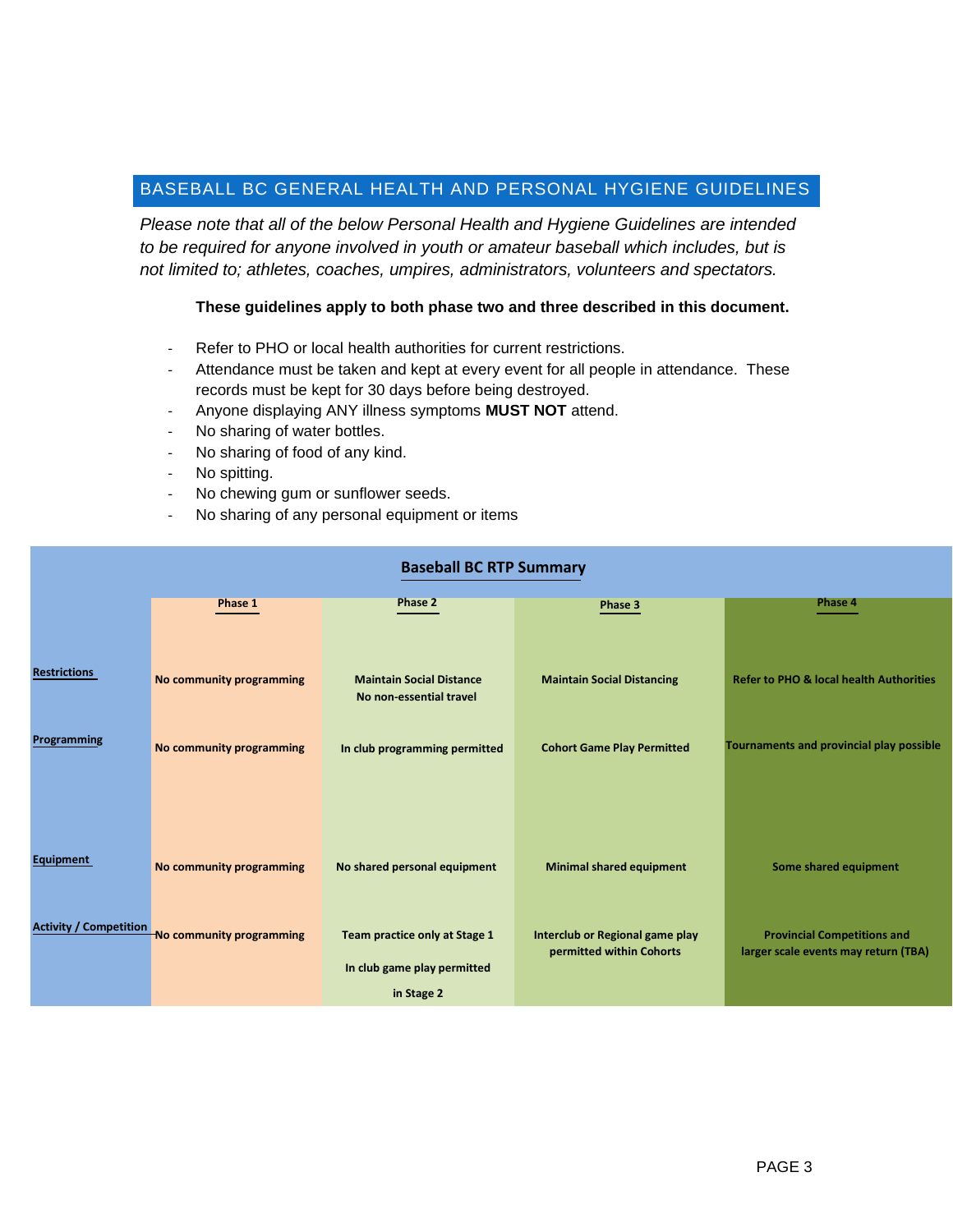# RETURNING TO BASEBALL - PHASES

**Any movement between phases will be decided through collaboration with viaSport and the Provincial Health Office and announced by Baseball BC. Individual organizations may not move from one phase to another without approval from Baseball BC. (See also Appendix A – viaSport Guidelines).**

## VIASPORT PHASE 2

#### **Phase 2 in the viaSport Guidelines is referred to as "Transition Measures."**

This phase applies to Baseball and informs the baseball specific measures in the "Baseball BC Phase 2". Important to note about this viaSport phase is the following:

- Refer to PHO or local health authorities for current restrictions.
- − Physical distance required between participants
- − No non-essential travel
- − Increased hand hygiene
- − Symptom screening in place
- − Preferred outdoor activity only
- − No or limited spectators
- − No contact-type activities
- − Minimal shared equipment if shared need to disinfect before, during, and after

See the viaSport Guidelines for all the requirements of this phase.

#### BASEBALL BC PHASE 2

#### **Phase 2 Guidelines and Recommendations (Stage 1)**

- **Full team training and development sessions permitted.**
- **Refer to PHO or local health authorities for current restrictions.**
- viaSport Phase 2 guidelines are required to be adhered to in all programming.
- All Baseball BC Personal Health and Hygiene Recommended Guidelines to be reviewed and enforced as outlined above.
- Three (3) meters physical distance is required between participants at all times. This includes during drills, activities, and team discussions/huddles. This requirement applies before, during, and after an event.
- Pease note that athletes are only permitted to participate on one team at any one time.
- No dugout use permitted.
- No shared use of personal equipment.
- Baseballs should be sanitized prior to every event and every effort given to limit the number of athletes using one ball in a practice environment.
- Any team issue bats should be sanitized prior to every event and between every use by different athletes. No other team equipment should be shared.
- No changing or dressing rooms permitted.
- Indoor practices are permitted so long as the facility is operating in accordance with Provincial, Regional, and Municipal COVID-19 regulations. Anyone practicing indoors must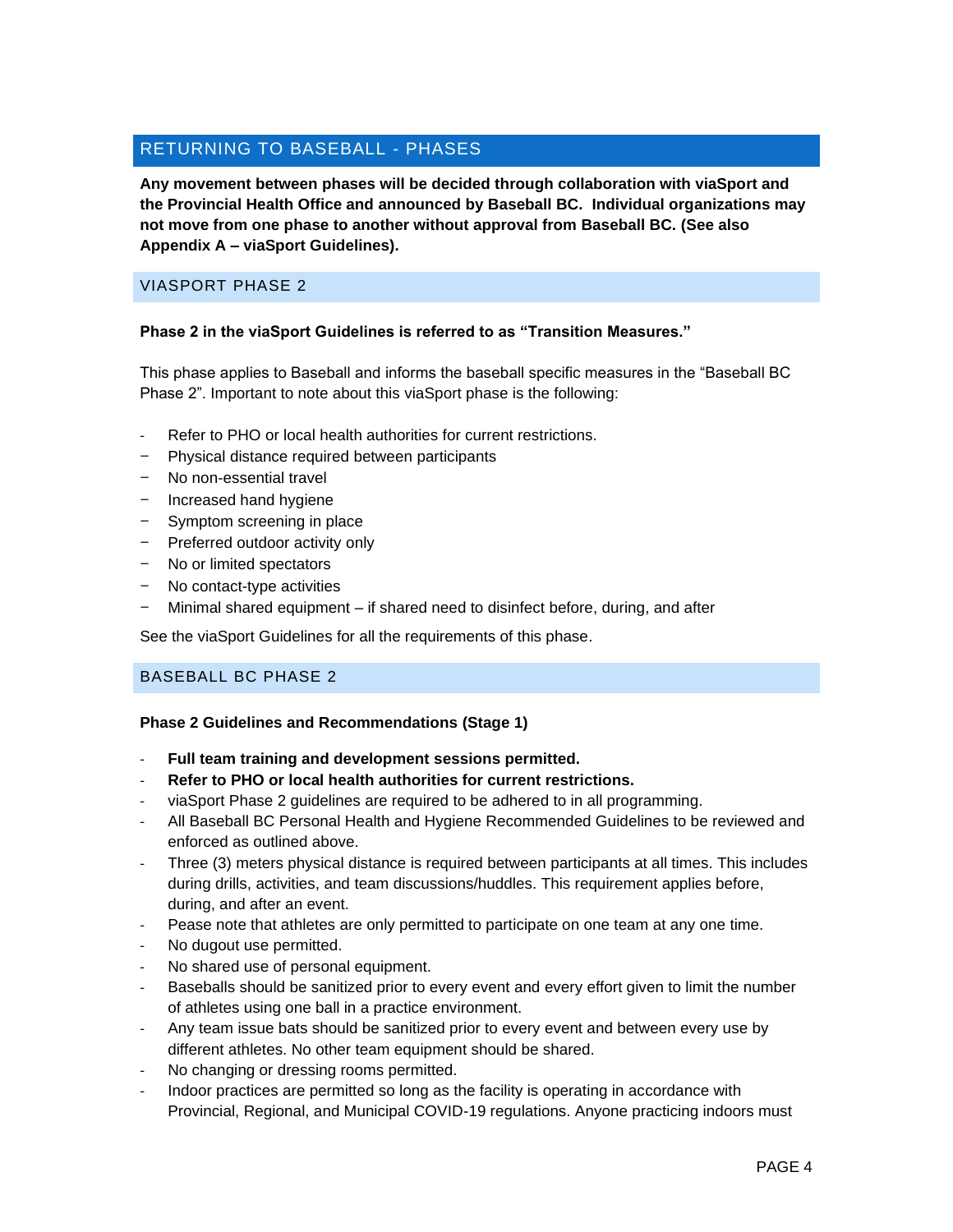amend their COVID-19 safety plan to detail how they will continue to abide by all other requirements of Phase 2 when practicing indoors.

#### **Spectators**

- All bleachers and stands should be closed to spectators.
- If an organization allows spectators, they must implement a strategy to ensure that physical distancing is maintained and minimize opportunities for interaction between athletes and the spectators while at the venue.
- The number of spectators permitted must be consistent with current PHO orders considering maximum group size permitted.

#### **Phase 2 Guidelines and Recommendations (Stage 2)**

- **All guidelines listed above are applicable with the following notable changes.**
- **Modified and in club game play is permitted.**
- **Refer to PHO or local health authorities for current restrictions.**
- Only game play between teams from the same club are permitted in this phase
- Any modified or in club game play permitted in this phase to follow Baseball BC Phase 3 Game Play Guidelines and Recommendations during game play.
- Participants do not need to maintain physical distancing during brief game related interactions occurring during the normal course of play; however, minimized physical contact is still advised. Intentional physical contact not related to game play, such as high fives, is not permitted. Physical distancing should be maintained between all participants when off the field of play.
- All players to sanitize their hands when returning to the dugout from the field, after each at bat and as required.
- Baseballs need to be new or disinfected every time they are entered into play.
- Umpires must comply with social distancing requirements and may need to use alternate positioning to comply
- On field pre-game home plate meetings should adhere to physical distancing requirements.
- The BC Baseball Umpires Association (BCBUA) Line Up Exchange Protocols should be utilized if on field pre-game home plate meetings are held.
- No mound visits by catcher or coach unless physical distancing requirements are adhered to.
- No postgame handshakes.
- All scorekeeping, announcing and scoreboards operation to be performed outside and not in buildings or booths with social distancing requirements in mind.
- All bleachers and stands should be closed to spectators.
- Practices and training are still expected to follow all Phase 2 requirements and Guidelines as listed above.

#### **Phase 2 Guidelines and Recommendations (Stage 3)**

- **All guidelines listed above are applicable with the following notable changes.**
- **Intra Club game play now permitted for any team that doesn't have an equivalent in club playing partner.**
- **Refer to PHO or local health authorities for current restrictions.**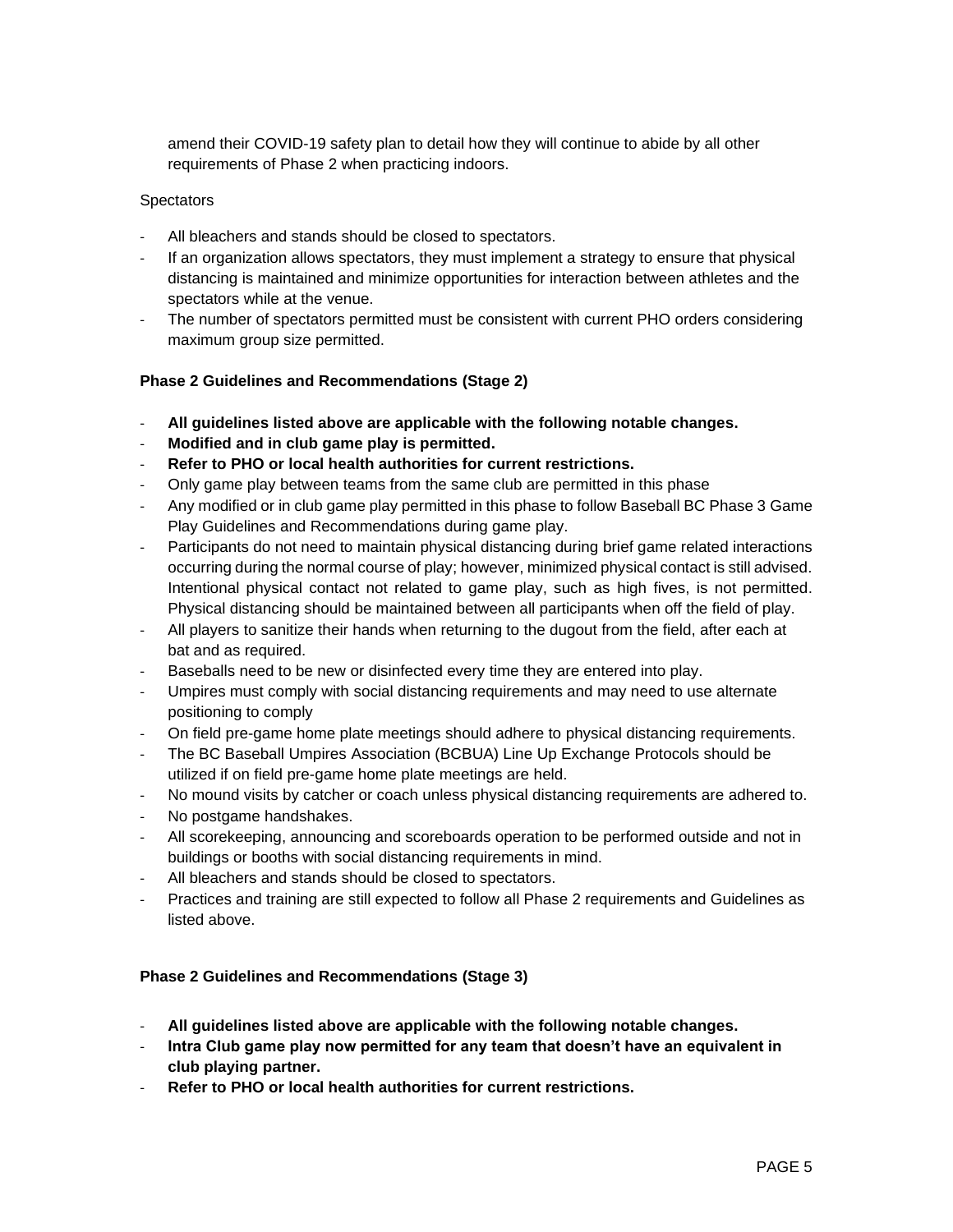- Teams defined by the above may schedule a maximum of 1 team from a neighbouring community to play games against.
- Pease note that athletes are only permitted to participate on one team at any one time.
- Teams are not permitted to interact with teams outside of their club or interim partner.

*The recommendations and guidelines in this phase are subject to change.*

#### VIASPORT PHASE 3

#### **Phase 3 in the viaSport Guidelines is referred to as "Progressively Loosen."**

Important to note about this phase is the following:

- Refer to PHO or local health authorities for current restrictions.
- Group sizes may increase.
- Limited spectators.
- Interclub or Regional Play is permitted within a Cohort group.
- Increased hand hygiene.
- Some shared equipment.

See the viaSport Guidelines for all the requirements of this phase.

#### BASEBALL BC PHASE 3

#### **Phase 3 Guidelines and Recommendations -**

- **All guidelines listed above in Phase 2 are applicable with the following notable changes.**
- **Refer to PHO or local health authorities for current restrictions.**
- **Game play permitted within cohort groups.**

(*A cohort is a group of participants who primarily interact with each other within the sport environment over an extended period of time.)*

#### **Cohort Formation**

- Each cohort can be comprised of multiple teams in order to form a mini league. Maximum number athletes allowed to be based on viaSport Guidelines.
- Cohorts should be made up of individuals/teams of similar age and skill level.
- Coaches who are counted outside the total cohort number should consider wearing a nonmedical face mask while participating in game play.
- Athletes are only permitted to participate in one cohort at any one time.
- Teams are not permitted to interact (practice or play) with teams outside of their designated cohort.
- Cohorts should remain together for an extended period. If looking to change cohorts, a twoweek break, during which teams only practice without contact with other teams, is recommended.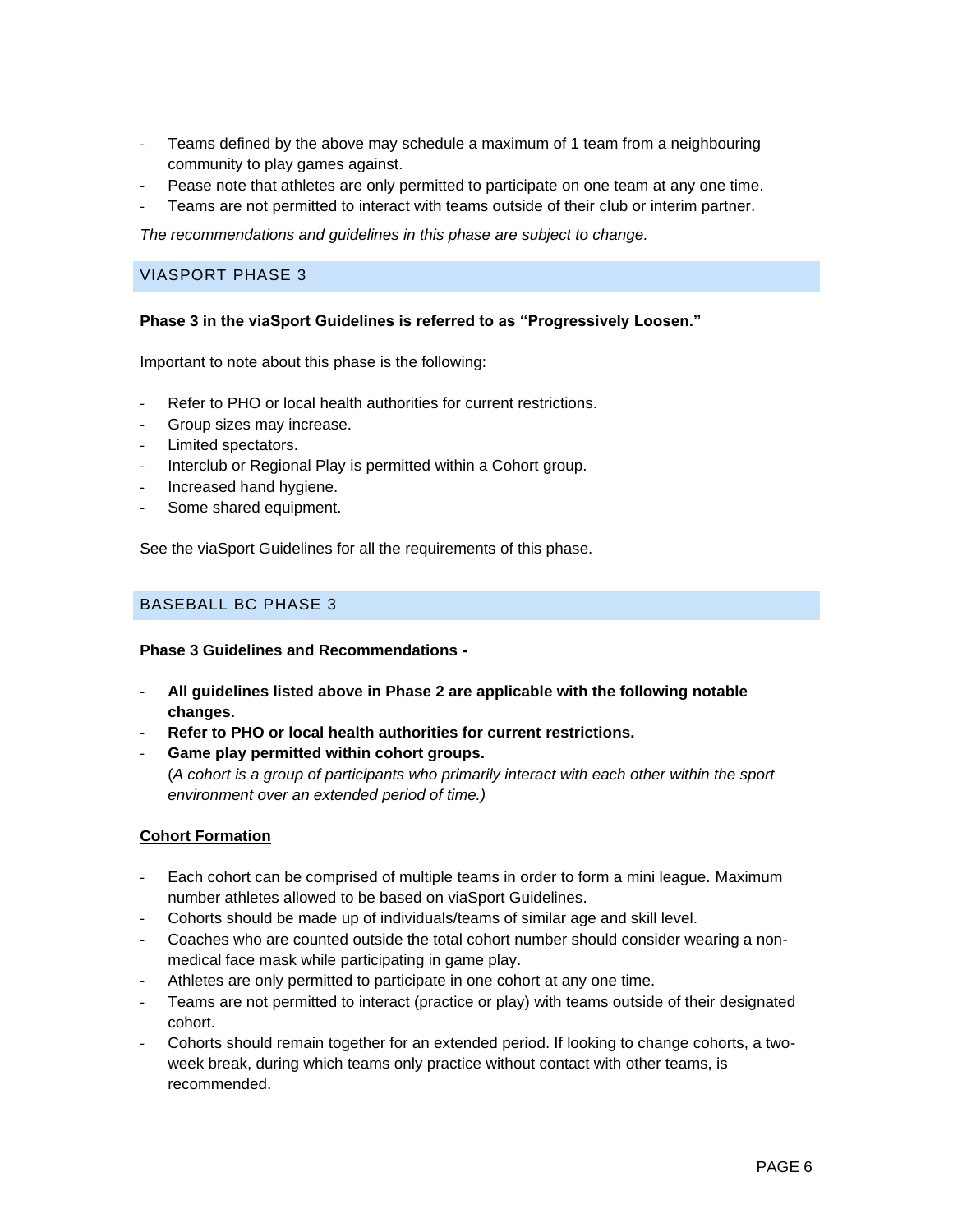*The recommendations and guidelines in this phase are subject to change.* 

## VIASPORT PHASE 4

#### **Phase 4 in the viaSport Guidelines is referred to as "New Normal"**

Important to note about this phase is the following:

- Refer to PHO or local health authorities for current restrictions.
- Large groups allowed.
- No restrictions on spectators.
- No restrictions on activity types.
- Provincial competitions and larger scale events may return
- Shared equipment permitted.

See the viaSport Guidelines for all the requirements of this phase.

#### BASEBALL BC PHASE 4

Traditional programming, including league and provincial play, tournaments and championships may resume.

Refer to PHO or local health authorities for current restrictions.

## RECOMMENDATIONS AND GUIDELINES – FACILITY ADAPTATIONS

**The following guidelines and recommendations are provided for organizations, local associations and clubs and are suggested to be considered and incorporated in every phase of Return to Play.**

#### **These recommendations and guidelines are in addition to the viaSport guidelines for facility access and use (see page 10)**

- Signage advising and educating on COVID-19 wellness, hygiene, and social distancing measures should be in place at every field and facility utilized.
- Use cones and other equipment or markings to ensure appropriate spacing is in place to support distancing.
- All bleachers and stands should be closed to spectators to allow for athlete's safe use while dugouts are closed.
- Directional traffic flow plan and markers may be required in high pedestrian traffic areas
- Field allotments must be modified to allow for all events to stay under the 50-person social gathering limits. It is suggested that you move to 1.5 times the traditional allotment window.
- No gathering should be permitted around the park until the scheduled start time of any event (please consider having arriving participants wait in their car until after the group ahead has vacated).
- Athletes should leave the park immediately after the practice or game.
- Concessions should only be opened or provided through approval of the respective health department.